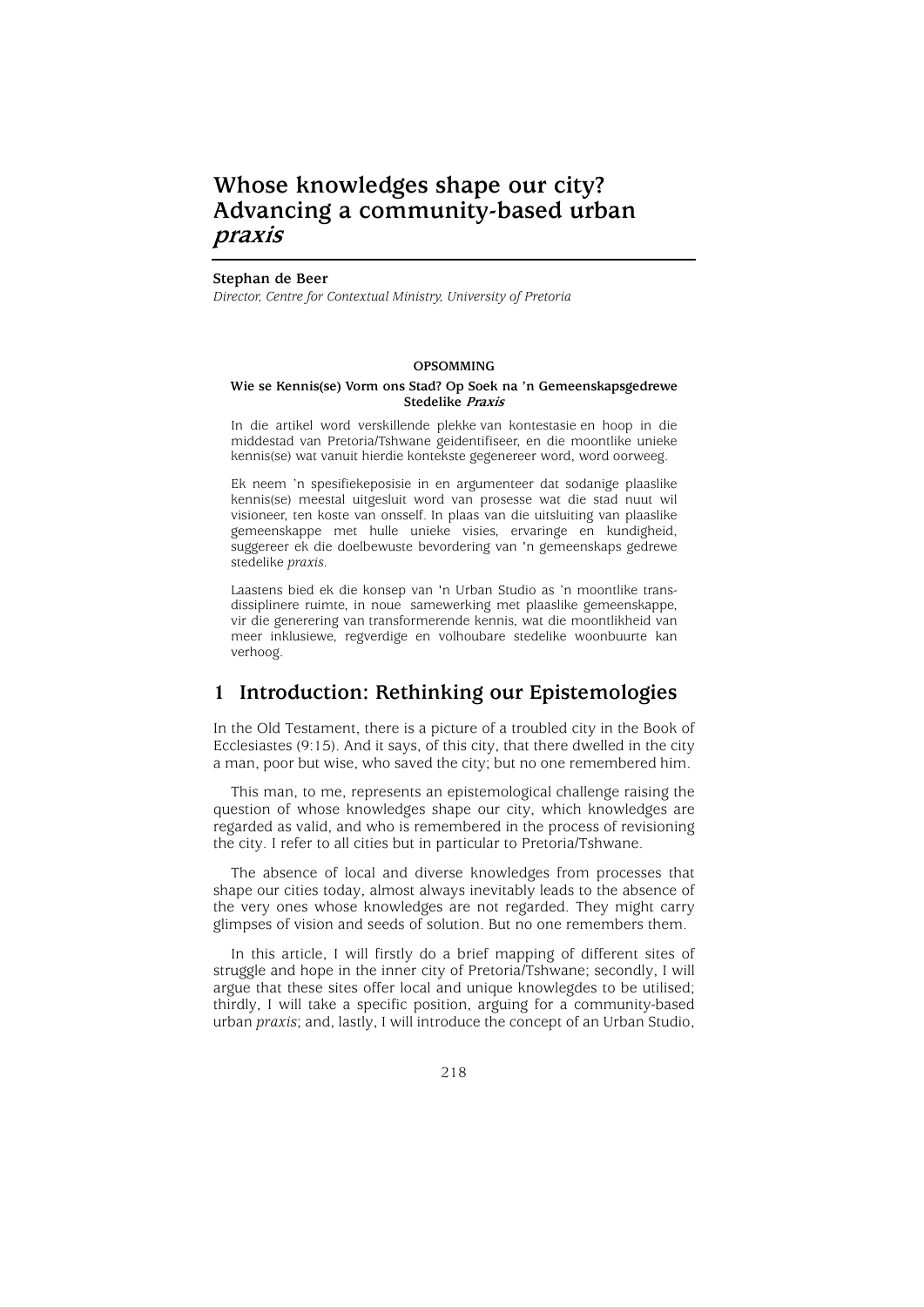as a possible trans-disciplinary space for generating (and) transforming knowledge within local communities.

Whose knowledges shape our cities? Or, more fundamentally, in the words of David Harvey: "... whose rights and whose city?";<sup>1</sup> because whom does the city belong to and who has a right to the city, and whose knowledge has validity to contribute to a city revisioned?

In the next section, I locate my reflections in specific sites in the inner city of Pretoria/Tshwane. This will be followed by a reflection on epistemology from below or from within, and a proposal for a community-based urban *praxis*. Finally, the reflections of this article will be aligned to other research and a concrete space for trans-disciplinary urban engagement will be introduced.

# **2 Local Sites of Struggle and Hope: Unique Generators of Knowledge**

In this section, I briefly outline a number of sites, all located in the inner city of Pretoria/Tshwane, and all representing local struggles and hopes of diverse communities in different ways.

### **2 1 Burgers Park**

Burgers Park is a public open space situated in the old inner city core of Pretoria/Tshwane. It is in a neighbourhood that was all white in 1993 but 90% black by 2000.<sup>2</sup> The Park is a local asset well managed by the city, and increasingly owned and used by local people: by local residents on a daily basis; hosting the inner city's largest community festival, the Feast of the Clowns, annually; regularly used by the emerging artistic community; and weekly used by a range of churches and religious groups.3 But Burgers Park also always had a shady side. At night it is home to people who find shelter under the bushes; over the years it was often a place where someone would be found in the morning having done an overdose of heroin or cocaine.

Alongside Burgers Park Lane, next to the Park, three faith-based organisations are present, two churches and a church-based community organisation: the Tshwane Leadership Foundation; City Methodist Mission; and the Doxa Deo Inner City Campus. All three have invested substantially in the inner city at a time when most businesses, churches and banks disinvested from these areas.

<sup>1</sup> Harvey. *Rebel Cities: From the Right to the City to the Urban Revolutio*n (2012) London/New York, NY: Verso Books 236.

<sup>2</sup> Hillis, 2004. Cities: playgrounds or battlegrounds. Tacoma: Leadership Foundations Press 90.

<sup>3</sup> Feast of the Clowns 2014 http://www.feastoftheclowns.org.za.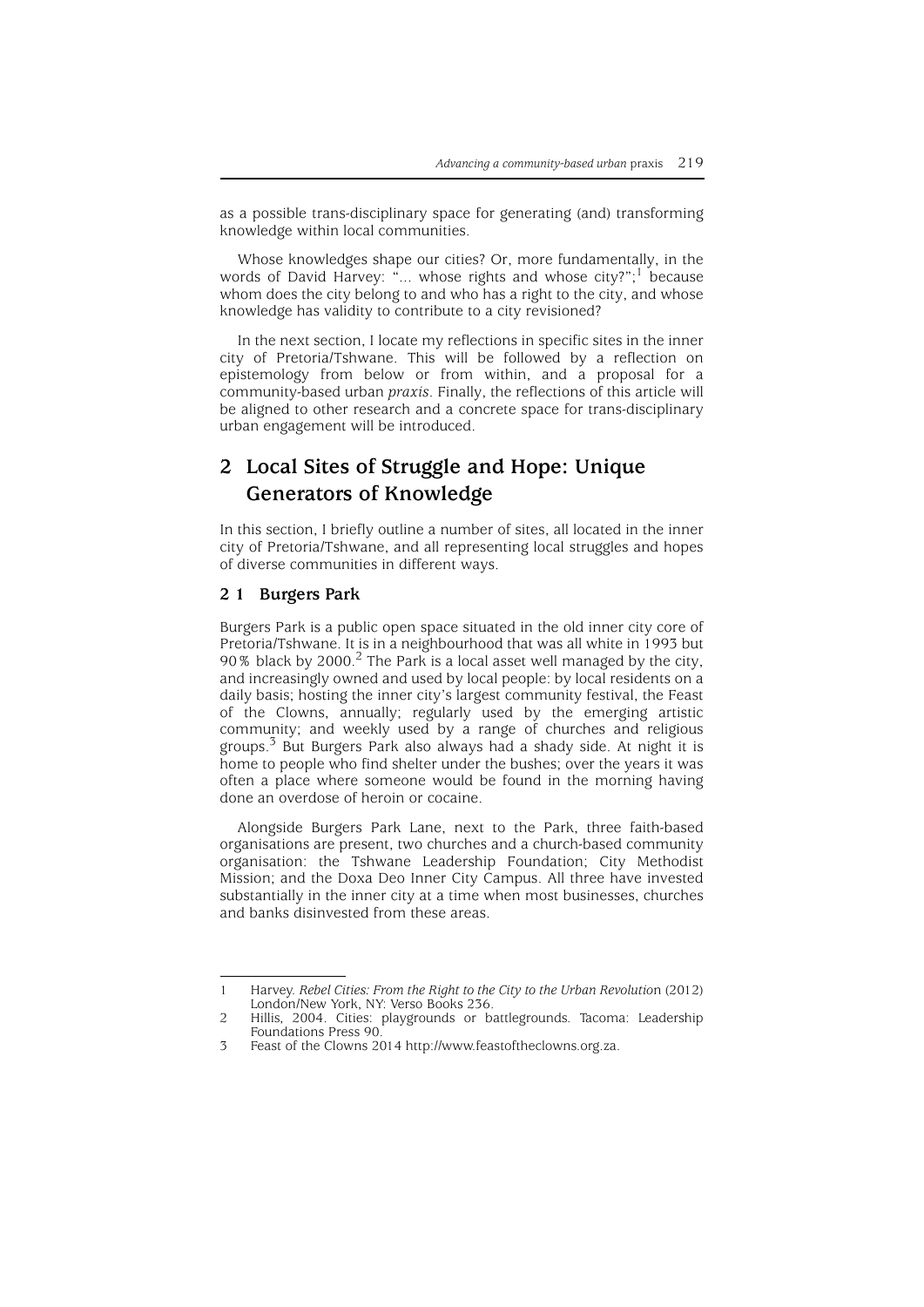Some of the interventions of these faith-based organisations included seven social housing projects in the area around the Park; recycling a church roof to develop 27 communal housing units; developing innovative HIV/AIDS care programmes, offering a refugee centre with practical assistance and English classes, and, in addition, assisting with the integration of refugees into local communities; providing a drop-in centre for homeless people and a 24-bed transitional housing programme for women at risk; a day-care centre for 60 neighbourhood children; and a conference centre used by churches, trade unions and whoever else.<sup>45</sup>

In this precinct, one learns that it is possible to upgrade so-called bad buildings without displacing existing tenants. One learns that churches have the potential to mediate social inclusions beyond what government is able to do. But one also learns that churches respond differently to vulnerability as one church tries to assist homeless people off the streets with services, whilst the other seeks to get them off their street by opening sprinklers on them.

This little precinct is today modelling the possibility of mixed-income housing, ranging from a women's shelter to communal housing to 3-star hotels and upmarket penthouse units selling at more than R 1,2m a piece, all within one city block. The precinct is illustrative of how investment in an area has the potential to arrest further decay and even reverse the trend of disinvestment or of gentrification at the expense of vulnerable people.

The Burgers Park precinct generated a wealth of local knowledge and expertise, from below and from within, which can be built upon in working for urban regeneration that is truly inclusive.

### **2 2 Salvokop**

Just on the opposite side, behind the Tshwane Central Station is Salvokop, an old railway community with 174 houses but with almost every house having 4-5 backyard shacks, the approximate number of residents counting well over 2000 people. On the western border there is a growing informal settlement, named Baghdad by the residents, now having more than 200 informal structures.<sup>6</sup> At the foot of the Freedom Park Monument, only five minutes from the Central Business District, the Salvokop land is prime property, owned by the National Department of Public Works. To access the main gate of the Freedom Park Monument one has to drive through the Salvokop neighbourhood. On the one hand, the fibre of this community is slowly unravelling in terms of the physical conditions as expressed in the housing stock. On the other hand, there is

<sup>4</sup> Tshwane Leadership Foundation 2011 http://www.tlf.org.za.

<sup>5</sup> Yeast City Housing. n.d. http://www.yeastcityhousing.org.za.

Ramnarain. Conversation with Manisha Ramnarain on site in Salvokop; 15 January 2014.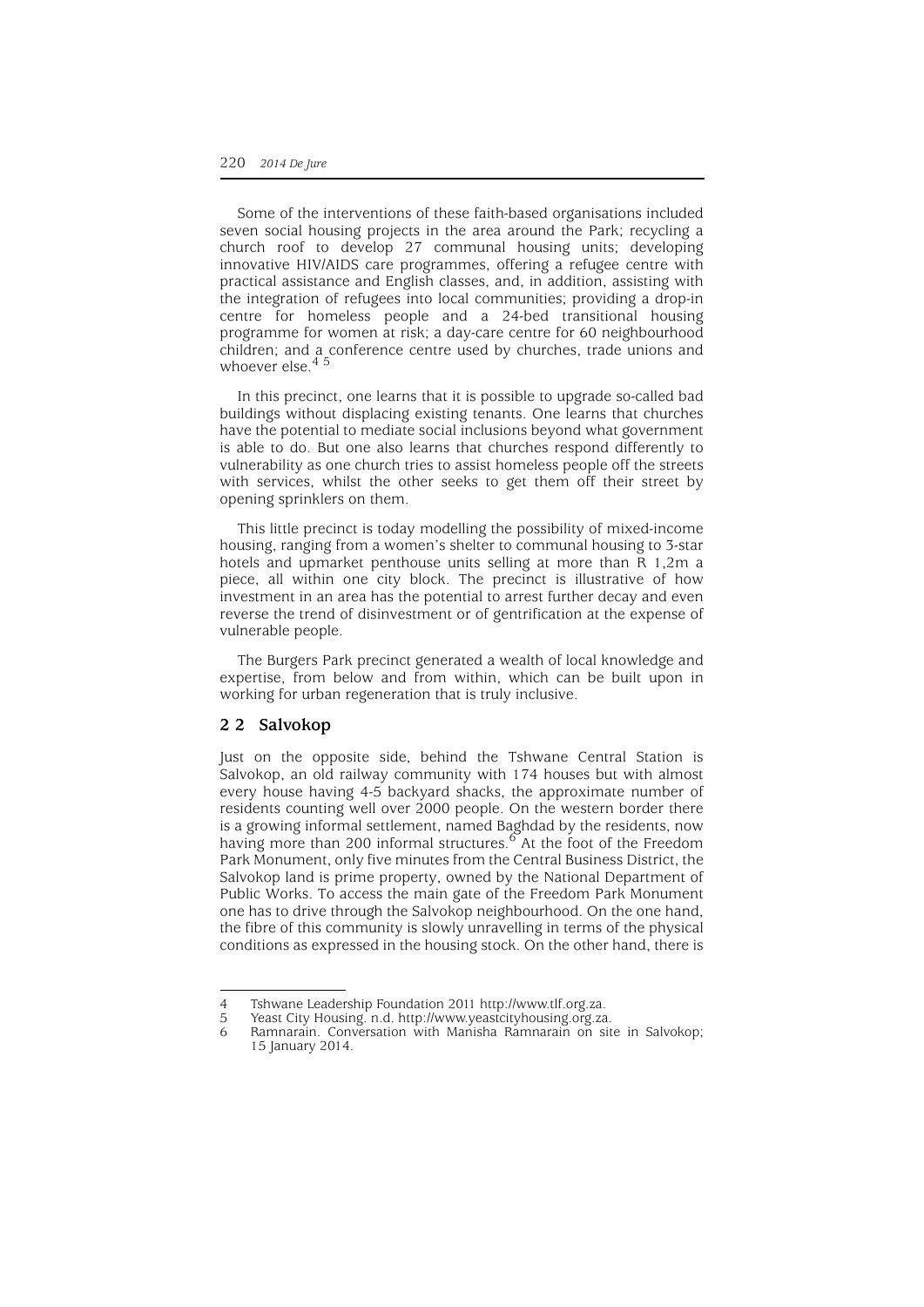significant social infrastructure that was created by different social partners in conjunction with the community.

An old church property in Salvokop was purchased by Yeast City Housing, a faith-based social housing company, who converted the space into a multi-purpose community centre in partnership with the Tshwane Leadership Foundation. It is now offering a community hall for community and church meetings, space for local churches to worship in, day care and after school programmes for neighbourhood children, a community hall for community meetings, and on this site a communitybased social housing company recently completed an apartment building with 82 social housing units.<sup>7</sup>

Another faith-based organisation, Popup, runs a skills training and health care programme for people in the community who otherwise would lack access to affordable basic health care. Two shelters for homeless boys also function in this area. Across the road from the church, Crossroads is a shelter for boys coming off the streets. At the western entrance to Salvokop, under the thick trees, members of African initiated churches gather for worship, representing yet another local, indigenous asset.

The landlord of most of this land – previously Transnet and now Public Works – has given no indication for the past 20 years of what a reimagined city would look like in Salvokop, in particular for those who have lived here for many years and are still living here. Residents feel particularly vulnerable as they are tenants and might be displaced. This becomes clear from conversations with people working for local faithbased organisations but also from concerns expressed in meetings of the local community forum.

And yet, despite the evident poverty, uncertain future and transitional nature of this area, significant social infrastructure has been created by different social partners, mostly in conjunction with the community. These partners included Popup, the Tshwane Leadership Foundation, Yeast City Housing, and the Jopie Fourie Primary School.

Engaging with this community raises critical questions such as: what can be learnt from the social partners in terms of social infrastructure development? Why does the physical deterioration happen as it does, and why does national government as landlord allow it? Why are the social partners and community unable to arrest decay? Why are there virtually no conversations and consultation with local residents and social partners about future plans and development of the area (the lack of such consultative and participatory processes is evident from conversations with social partners and community members)? Is it possible for local assets to be mobilised to build a healthy local

<sup>7</sup> Yeast City Housing. n.d. http://www.yeastcityhousing.org.za.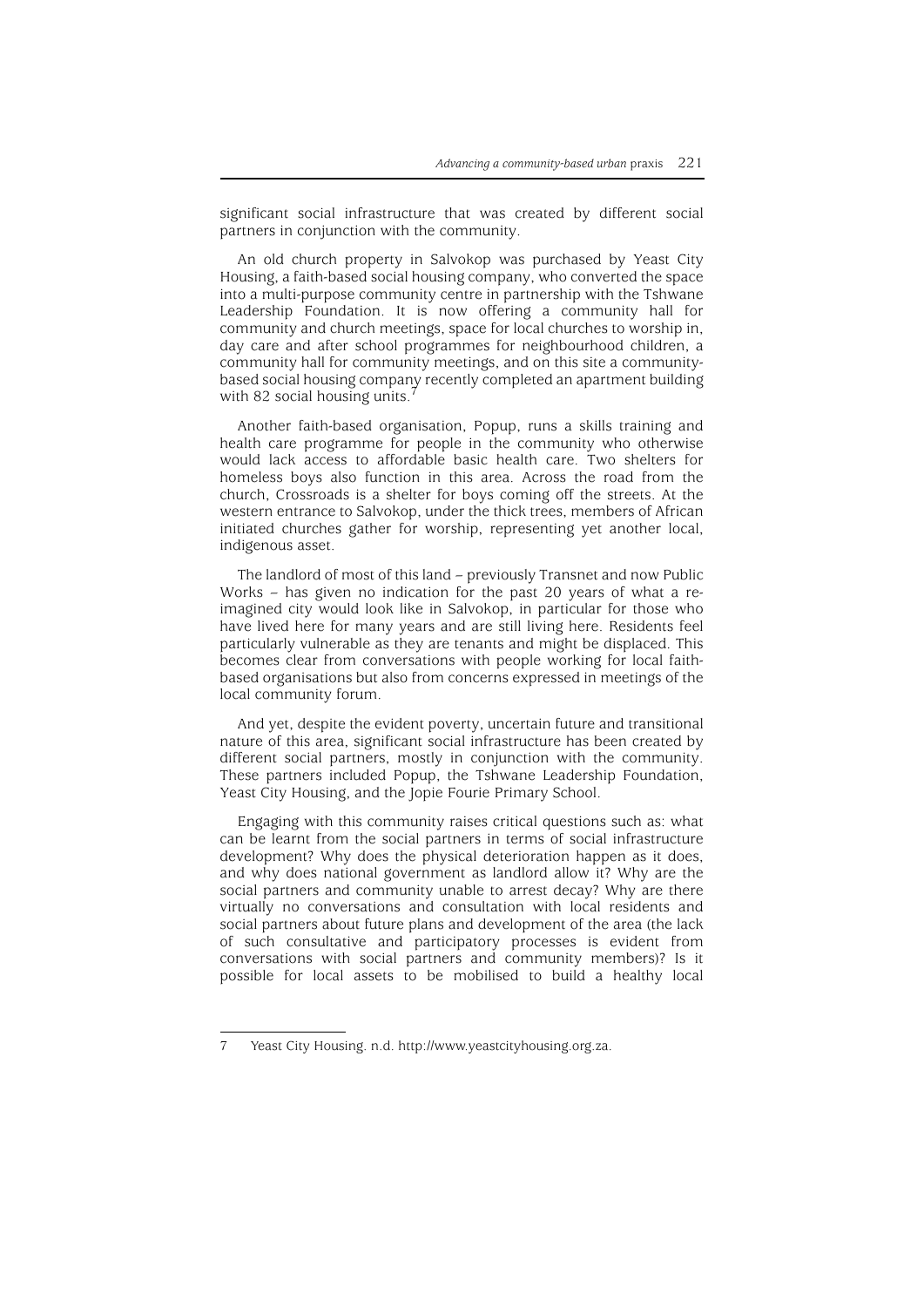neighbourhood in close proximity to the resources and infrastructure of the CBD, without displacement of current tenants?

## **2 3 Capital West**

The area to the north and west of Church Square is framed as the Capital West Precinct in the city's long-term plans. $^{8}$  <sup>9</sup> This area hosts a number of challenges. The infamous Kruger Park and Schubart Park complexes are in this area. Once providing sub-economic housing, under the city's management these properties were allowed to degenerate to a point of no return. In 2011 the City of Tshwane evacuated 700 families from Schubart Park<sup>10</sup> and recently revealed their plans to renovate this complex into, what the mayor said, (the New) Jerusalem once they are done with it. $1112$ 

And yet, the theological vision of the New Jerusalem is a place where poor and rich will dine at the same table; a city where some will not build houses and others live in them; or plant gardens and others eat the fruit; but where people will benefit directly from the fruits of their hands.<sup>13</sup> The city's vision of a New Jerusalem for Schubart Park, to the contrary, first had to rid the place of 700 poor families in order to make way for a more "desirable" population.

Marabastad, just a few blocks away from Schubart Park, is a neighbourhood with an immensely rich history.<sup>14</sup> 15 Affected by forced removals in the late 1960s and early 1970s, Marabastad until today continues to be marginal. In 2002, 2000 informal residents were moved from here to Mamelodi Extension 6 to make way for new developments.16 Twelve years later, the proposed developments never occurred. Those who lived informally in Marabastad still live informally in Mamelodi Extension 6, now twelve years later, and subsequently a new population of people started to live informally in Marabastad.

<sup>8</sup> City of Tshwane 2009-2010 *Tshwane launches West Capital Project* http:// www.tshwane.gov.za. Published 13 August 2013.

<sup>9</sup> Hlahla (2012) Schubart Park to be demolished, *Pretoria News*, 11 April 2012, http://www.iol.co.za/news/south-africa/gauteng/schubart-park-to-be-demoli shed-1.1273329#.U3sVTFWSyfo.

<sup>10</sup> Brand, De Beer, De Villiers, Van Marle 2013 "Poverty as Injustice" *Law, Democracy and Development*, 17 273-297, http://dx.doi.org/10/4314/ ldd.v17i1.13.

<sup>11</sup> Esterhuyse (2013) "Schubartpark word luuks" *Beeld,* 14 August 2013 12.

<sup>12</sup> Hlahla (2012) "Schubart Park to be demolished" *Pretoria News*, 11 April 2012, http://www.iol.co.za/news/south-africa/gauteng/schubart-park-to-bedemolished-1.1273329#.U3sVTFWSyfo.

<sup>13</sup> See Brueggemann (1993) *Using God's Resources Wisely. Isaiah and Urban Possibility.* Westminster: John Knox Press.

<sup>14</sup> Mphahlele (1959) *Down Second Avenue.*

<sup>15</sup> Van der Waal & De Jong (1998) *Marabastad: fountain of life. A diversity of cultures creating new opportunities.* Pretoria: Pretoria Inner City Partnership.

<sup>16</sup> De Beer (2008) Contesting inner-city space: global trends, local exclusion/s and an alternative Christian spatial *praxis*, in *Missionalia* 36:2/3; (Aug/Nov 2008) 181-207.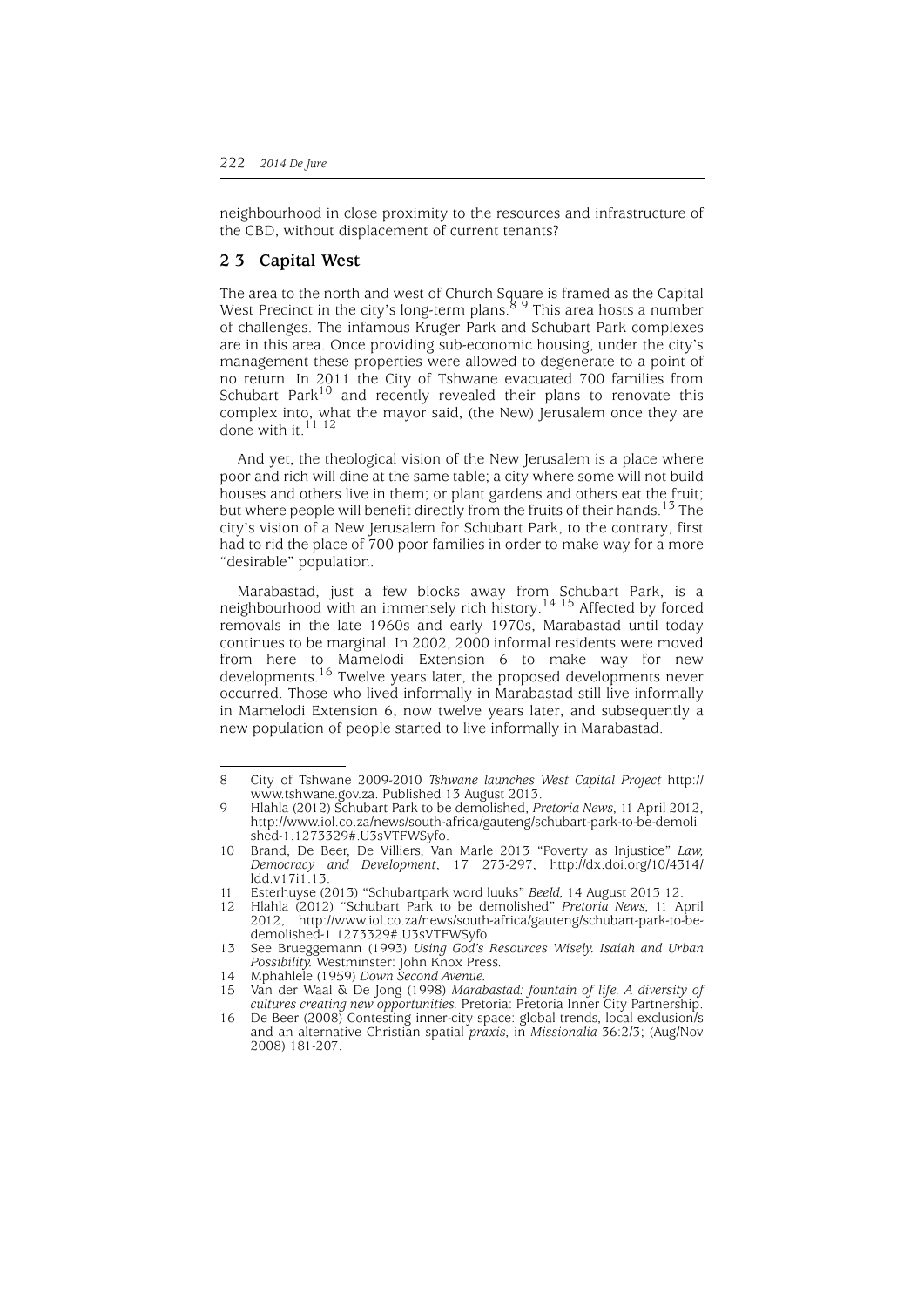Also in the same area, just north of Schubart Park, land has been secured by a community-based social housing organisation, Yeast City Housing, for the development of 750 social housing units, as well as a small complement of retail and community facilities. This was after struggling for fourteen years to secure this land from the City of Tshwane, despite it being dedicated for this purpose. This development, to be known as the Thembelihle Village, has started in the second half of 2014.17 It will be the first development of its kind since the forced removals of people from Marabastad at the end of the 1960s, and early 1970s. Although it will be the first infrastructure investment of its kind in this precinct, it is not even mentioned as part of the Capital West Initiative by the City of Tshwane.

This precinct raises its own set of questions or themes: does local government have the capacity and is it desirable for it to manage housing? Unless community-based responses become bold in claiming inner city space, private sector and government led developments will continue with regeneration that tends to be socially exclusive and urban gentrification that marginalises the poor even further. Innovative and bold community-based interventions in this area highlight the necessity for government to acknowledge and integrate such community-based interventions into integrated, inclusive strategies for urban regeneration.

### **2 4 Zoo Precinct**

The Zoo Precinct is in the inner city north, anchored by the significant asset of the National Zoological Gardens. Adjacent is the Blood Street Mall, being one of the main transport hubs into the city. Along Struben Street, impressive new buildings have been built to house headquarters of national government departments. This precinct also hosts a number of community-based interventions. The Tau Village was the conversion of the old Transvaal Agricultural Union Building from a brothel – accommodating girls as young as eleven years old working as child prostitutes – into a social housing project with 80 apartments, a baby care centre, a safe space for girls at-risk, shop fronts, and an elderly care centre.<sup>18</sup> <sup>19</sup>

Next to the Zoo is the Rivoningo Care Centre.<sup>20 21</sup> In the 1990s, homeless people died on the streets of the city with full-blown AIDS, not having had access to antiretroviral medication, and being discharged from public hospitals if their CD4 counts were low. In Rivoningo patients were accessing medication, nutrition and a caring environment. 60% of the people who came through this facility did not die but recovered well

<sup>17</sup> Swart (2010) Urban church. Re-developing space within Pretoria's Schubart Park complex. Unpublished March-Thesis. Pretoria: University of Pretoria.

<sup>18</sup> Jackson (2010) "Hool word 'n plek van heling" *Beeld*, 26 June 2010 9.

Yeast City Housing. n.d. http://www.yeastcityhousing.org.za.

<sup>20</sup> Hillis 93.<br>21 Tshwane

Tshwane Leadership Foundation (2011).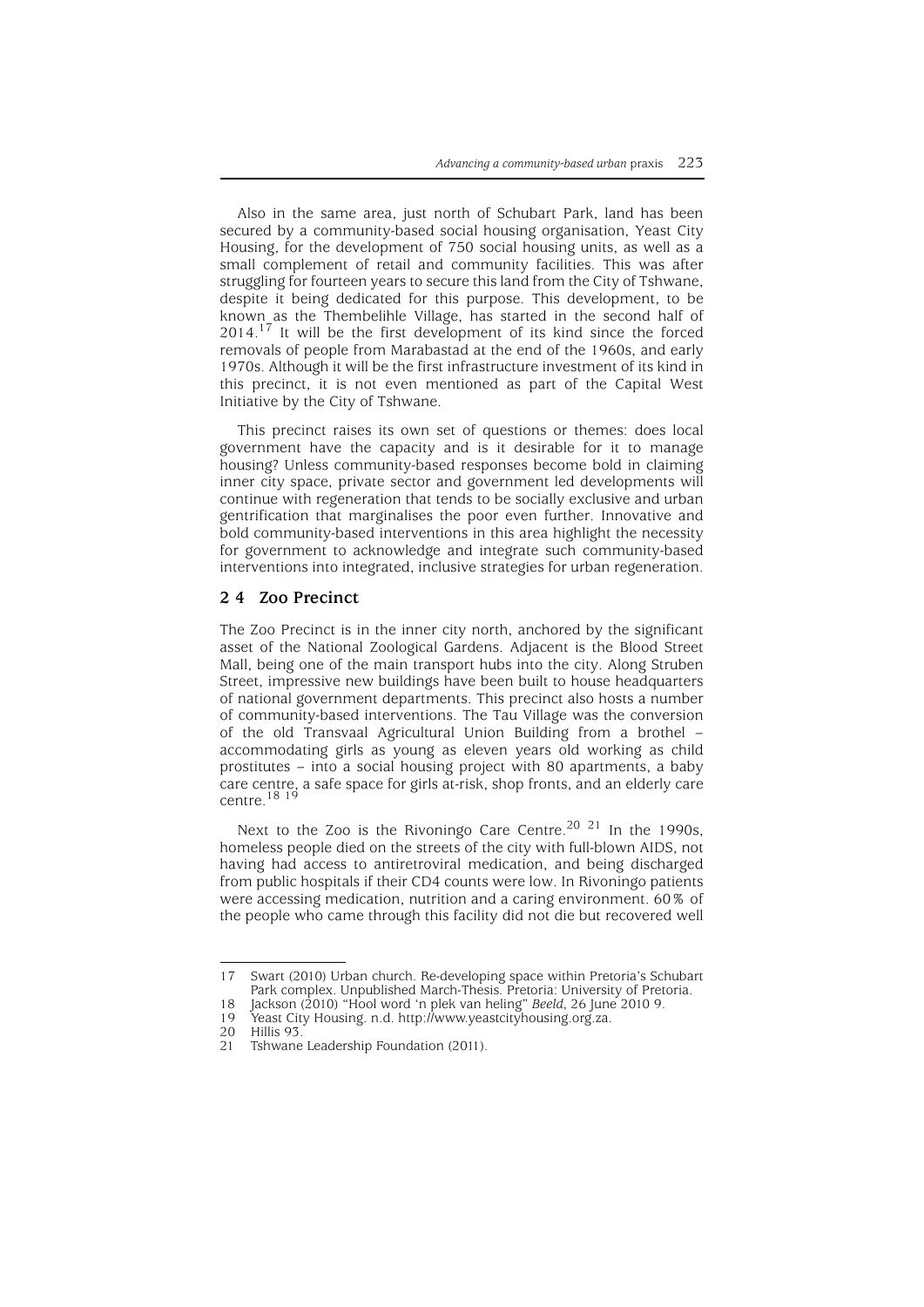enough to be discharged. Today this facility combines palliative care with frail care for the elderly.

Adjacent to the Rivoningo Care Centre, in this same precinct, is the Gilead Community House,  $22 \times 23$  home to people discharged from psychiatric hospitals, living with chronic mental illness, and often misunderstood by their families and society. Were it not for Gilead, they too would be homeless. In both Rivoningo and Gilead, people who often experience marginalisation, reclaim life and become part of the urban landscape, from below, with unique knowledges residing among them. They tend to see the city from a different angle, which needs to be considered in revisioning the city.

Many of the sites I mapped above, represent people who otherwise would be marginal, but within these sites found spaces of belonging and a sense of own agency. These sites, connected to each other, could form a rich tapestry from below, representing unique and not-to-be-discarded local knowledges. Viewed from one angle, they collectively look like a *catch net* for all those who tend to fall through the city's cracks. Viewed from another angle they are much more: they are *launching pads* for people and movements finding their voice and agency, engaging the city as participants, neighbours and citizens, with a deep sense of ownership.



## **Fig 1: Inner City Sites<sup>24</sup>**

[The sites identified in Figure 1 includes (1) Tswelelang Foster Care Home, Kopanong, Hofmeyr House, Living Stones, The Potter's House, Burgers Park and The Jubilee Centre; (2) Salvokop; (3) Schubart Park,

<sup>22</sup> Hillis 93.<br>23 Tshwane

<sup>23</sup> Tshwane Leadership Foundation(2011).<br>24 De Beer (2013) Whose knowledges shai

De Beer (2013) Whose knowledges shape our city? Advancing a community*based urban praxis.* Unpublished panel presentation: seminar hosted by the Capital Cities IRT, University of Pretoria.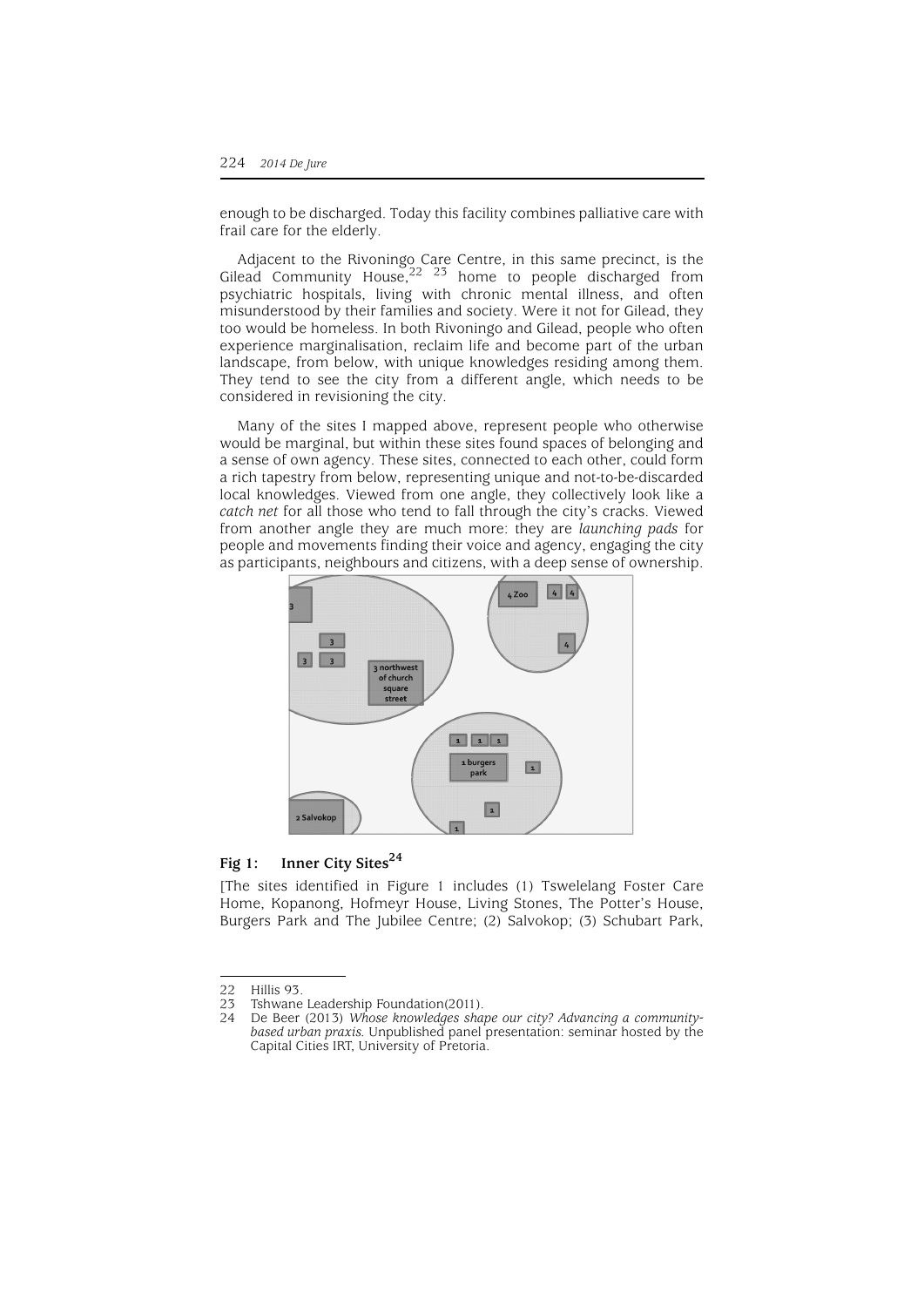Kruger Park, Thembelihle Village and Marabastad; and (4) the Tau Village, Rivoningo Care Centre and Gilead Community House].

## **3 Epistemologies from Below and from Within**

In their article *The View from Everywhere: Towards an Epistemology for Urbanites*, Foth, Odendaal and Hearn<sup>25</sup> offer "a critique of expert power and its claims to be universal and absolute". With reference to Eflin<sup>26</sup> and Hearn, $^{27}$  they specifically deconstruct the ways in which the knowledge constructs of white, educated, male experts dominate over women and other minorities, asserting the fact of knowledge being culturally constructed, always serving particular interests, and laden with "cultural baggage", therefore not as objective or liberating as it alleges to be.

Eflin<sup>28</sup> is concerned with epistemologies with their roots in "masculine" preferences for decontextualised rationality"29 lamenting the narrow confines of such knowledge generation.

In South African city-making the alliances between black political and administrative power and mostly white male consultants, do little to deconstruct these powerful, narrow and exclusive constructs of knowledge.

In contrast, Eflin<sup>30</sup> would propose "to broaden our view of what constitutes legitimate ways to create knowledge and vouch for its justifiability".<sup>31</sup> "Eflin asks that a range of epistemic voices be listened to; something like a democracy of ideas. This stance is consistent with a trend towards local, democratic, and alternative modes of knowledge production".32

The few sites I chose to map, represent diverse voices, people and needs, often marginality and vulnerability, but, importantly, also "other ways of knowing". It invites the knowledge (actions, experiences, struggles, solutions) of community-based organisations and vulnerable or marginal populations, often excluded from main stream knowledge

<sup>25</sup> Foth, Odendaal & Hearn (2007) "The View from Everywhere: Towards and Epistemology for Urbanites", in Remenyi (ed) *Proceedings of the 4th International Conference on Intellectual Capital, Knowledge Management and Organizational Learning (ICICKM) (*October 15-16 2007, Cape Town, South Africa), Academic Conferences Limited.

<sup>26</sup> Eflin (2008)"Women and Cognitive Authority in the Knowledge Economy". In Hearn& Rooney (eds) *Knowledge Policy: Challenges for the 21st Century*. Cheltenham, UK: Edward Elgar.

<sup>27</sup> Hearn (2002) "Global Transformations in Knowledge: Social and Cultural Issues" *Encyclopaedia of Life Support Systems (EOLSS)* (Vol. 1.24: Capital resource issue III: Globalization and world systems). Oxford, UK: Eolss Publishers.

<sup>28</sup> Eflin 3.<br>29 Eoth et

<sup>29</sup> Foth *et al* p128.

<sup>30</sup> Eflin 3.<br>31 Foth *et* 

<sup>31</sup> Foth *et al* 128. 32 *Idem* 7.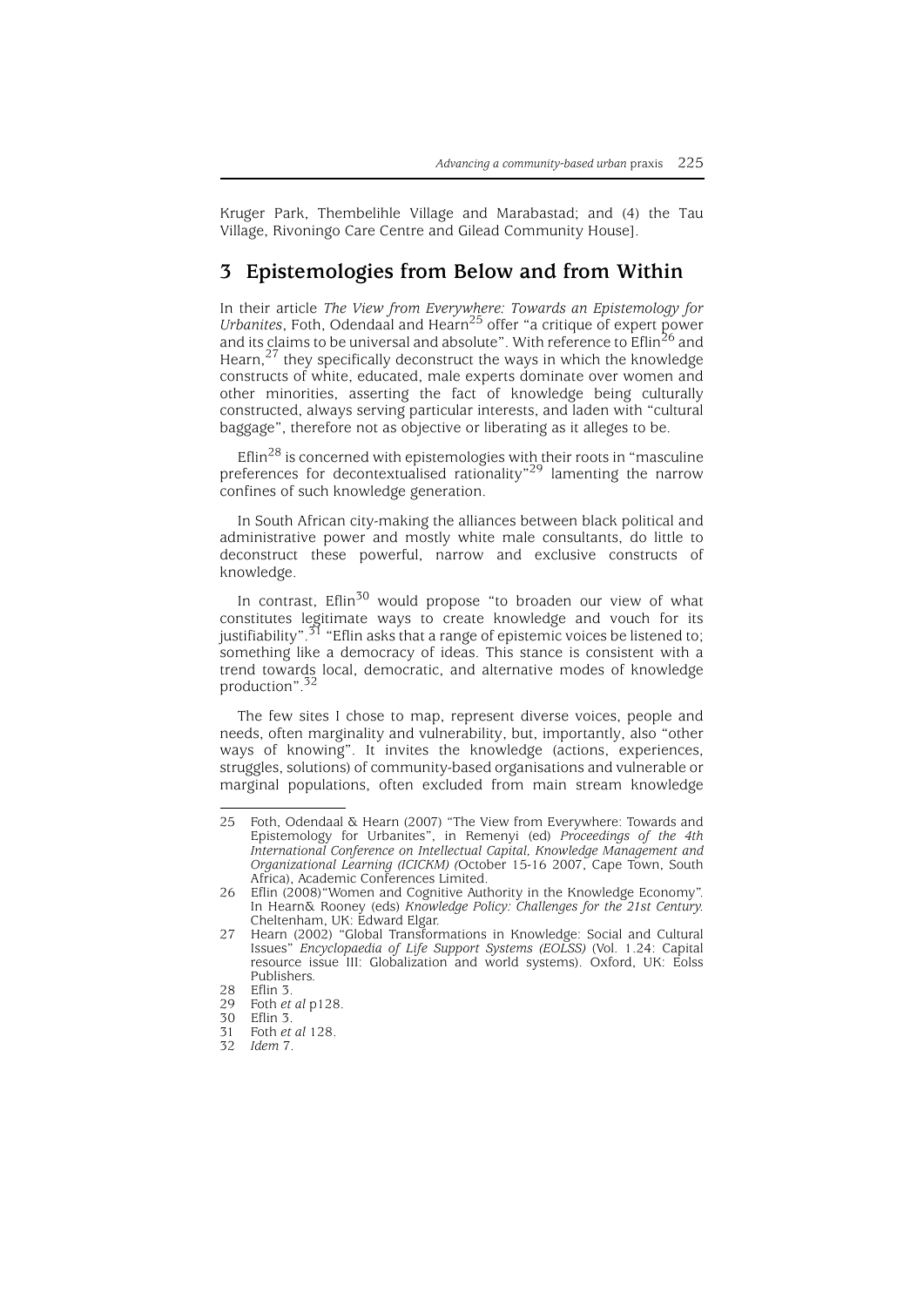production. As Foth, Odendaal and Hearn $33$ suggest: "[w]e need to be sensitive to the needs and voices of the marginalised. We need to cultivate and recognise 'an epistemology of difference'".<sup>34</sup> It is such "an epistemology of difference" and "other ways of knowing" that the poor man of Ecclesiastes and the diverse sites of the inner city also represent.

# **4 Towards a Community-based Urban Praxis: From Below, and from within**

This article seeks to advance a community-based urban *praxis*, proposing that – alongside the visions of consultants, politicians and private sector – cities need to be revisioned from below and from within. A communitybased urban *praxis* suggests an on-going cyclical process of embedded and embodied immersions; generating local knowledges through collective action; critically reflected upon, refined and improved; and replicated and sustained over time.

An articulate community-based urban *praxis* can go a long way to foster authentic, locally owned, locally driven, and locally sustained interventions for change.

Such an approach is advocated for by diverse voices ranging from grass-root social movements such as Shack/Slum Dwellers International, $^{35}$  to academics such as Huchzermeyer, $^{36}$  Deakin and Allwinkle,  $37$  and Deakin,  $38$  to authors writing on behalf of international organisations such as UN-HABITAT.<sup>39</sup>

A community-based urban *praxis* is visible in smaller or bigger urban interventions facilitated by local civic groups, whether they be community organisations, non-profit organisations, faith-based communities and churches, citizens groups, informal traders, slum dweller organisations, cooperatives, or many others.

A community-based urban *praxis* is different from that which is government or private sector led. Such an approach is not firstly about monumentality or financial profit but about the common good of the

<sup>33</sup> *Ibid*.

<sup>34</sup> Sandercock (1995) "Voices from the Borderlands: A Meditation on a Metaphor" *Journal of Planning Education and Research,* 14(2) 77-88.

<sup>35</sup> SDI South African Alliance (2012) http://www.sasdialliance.org.za.

<sup>36</sup> Huchzermeyer (2011) *Cities with "slums". From informal settlement eradication to a right to the city in Africa.* Claremont, South Africa: UCT Press.

<sup>37</sup> Deakin & Allwinkle (2008) *A Community-Based Approach to Sustainable Urban Regeneration. The LUDA Project.* The Social Sciences Collection.

<sup>38</sup> Deakin (2012) "The Case for socially inclusive visioning in the communitybased approach to sustainable urban regeneration" *Sustainable Cities and Society* 313-323.

<sup>39</sup> Fisher (2001) *Building Bridges through Participatory Planning,* UN-HABITAT, http://www.gdrc.org/decision/BuildingBridges.pdf.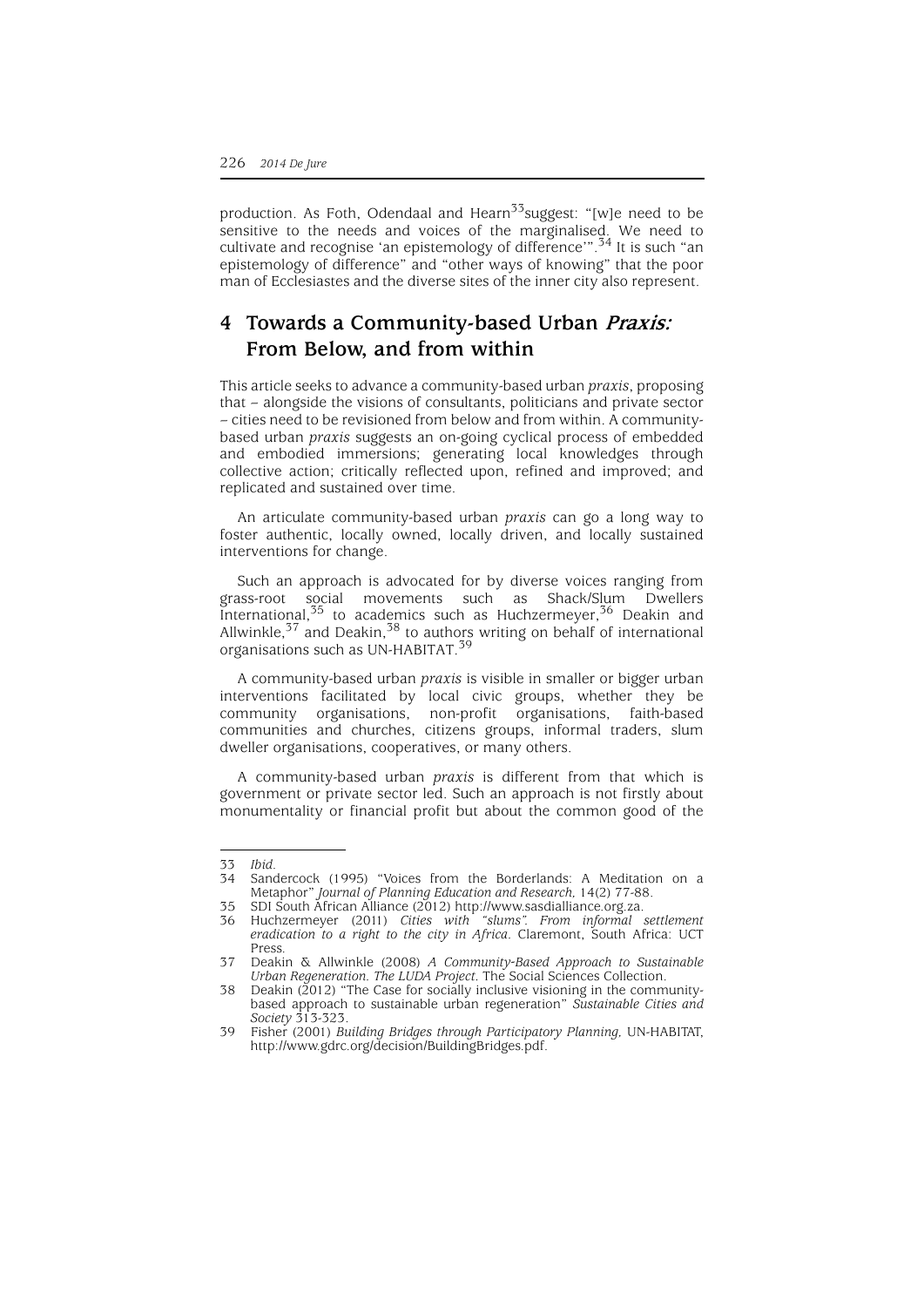majority of people, and particularly those who are most vulnerable and excluded. It is *praxis*-based in as far as it results not primarily from topdown policy but from contextual, local and embedded/embodied immersions. In the process contextual knowledge is generated through action, refined through critical reflection, translated into improved action and sharing of good practice, in an on-going cyclical process.

This approach has the possibility, if acknowledged, to inform policy and strategy towards sustained urban change.<sup>40</sup> Huchzermeyer<sup>41</sup> refers to Murray's assertion of "informal settlements as incubators for inventive survival strategies where inhabitants have begun to reclaim available space for multiple uses, develop their own specific forms of collaboration and cooperation and reterritorialise their connections both inside and outside the city"; by affirming such an approach, policy makers could be steered from "aversion" and "elimination" to "respect" and "strategic support".

Instead, governments often criminalise those inhabiting informal settlements, or informal traders, or homeless communities. Terms such as "eradication, eviction, relocation and resettlement" are used, says Huchzermeyer $42$  "to keep the poor out of the city" or "to remove them from it" in line with "world-class city aspirations".

Community-based approaches are critical to ensure humane and human-scale cities that build on the latent assets within them. In the context of capital cities monumentality often triumphs over people and facades of decency and sanitation over dignified spaces embracing vulnerability. An articulate community-based urban *praxis* could provide sane, decent and human-centred interventions and approaches to urban change and revitalisation making radical forms of social inclusion an imperative for assessing the quality of urban regeneration.

## **5 Aligned Research**

The suggestions in this article are further explored in a research project entitled *"Faith in the city",* exploring the role of faith – and communitybased organisations or movements in engaging urban fractures, with particular reference to the City of Tshwane.43 The *"Faith in the city"* research project is aligned to a university-wide research project on Capital Cities, entitled *"Capital Cities: Space, Justice and Belonging",*<sup>44</sup> based at the University of Pretoria, exploring ways in which space, justice and belonging are sought, mediated or denied in capital cities of the

<sup>40</sup> Deakin 13-23.<br>41 Huchzermever

<sup>41</sup> Huchzermeyer 26.<br>42 Idem 59

<sup>42</sup> *Idem* 59.

<sup>43</sup> De Beer (2012) *Faith in the city: a trans-disciplinary research programme.* Unpublished research proposal, University of Pretoria.

<sup>44</sup> Faculty of Humanities, University of Pretoria (2013) *Capital Cities: Space, Justice and Belonging.* Institutional Research Theme (IRT) proposal, 15 March 2013, approved by the University Executive in April 2013.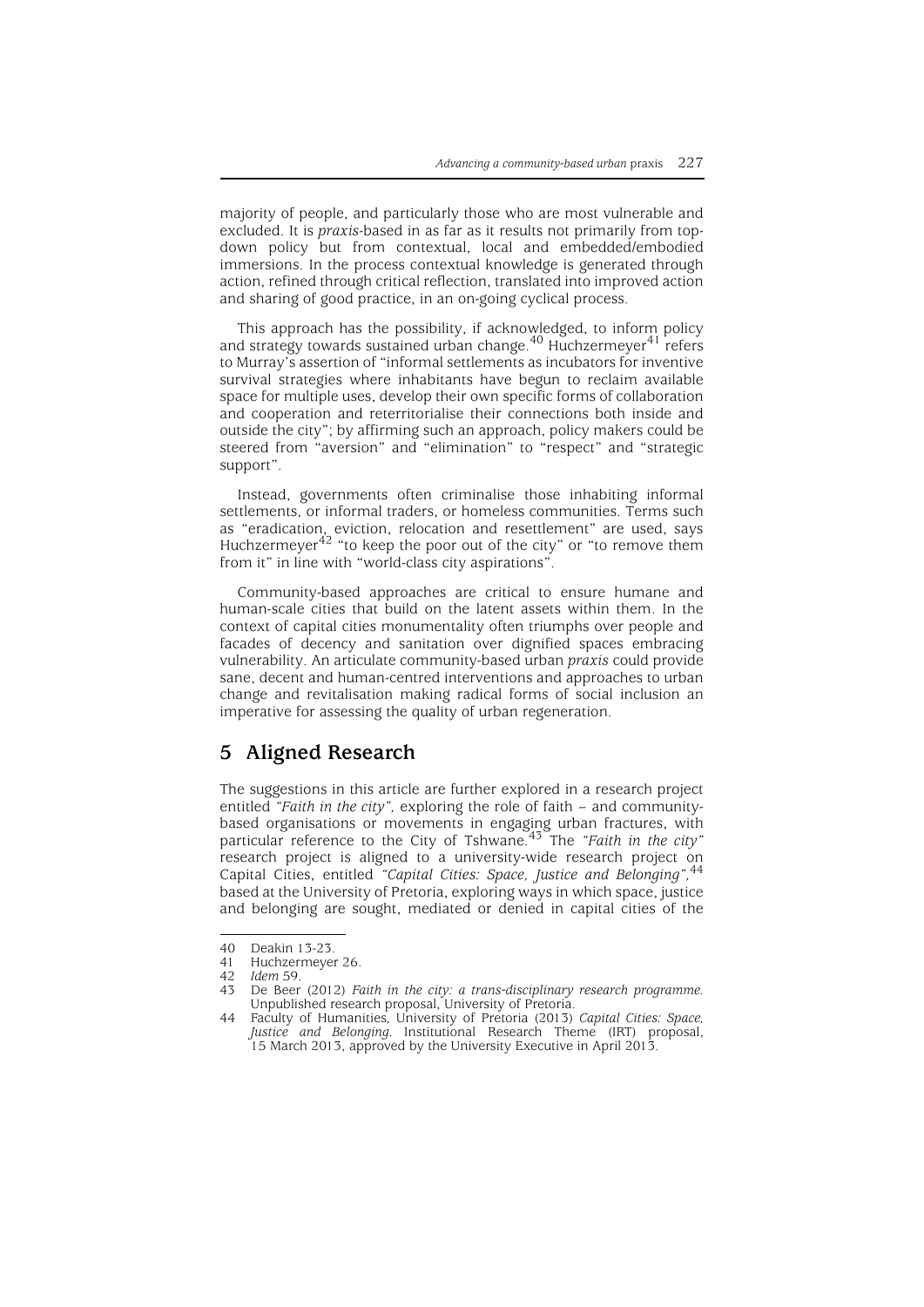global South. This article raises a specific concern with the city of capital in its *denial* of community-based voices and interventions.

The considerations of this article also seek to align itself to the Faculty Research Theme of the Faculty of Theology at the University of Pretoria, where I am based in the Centre for Contextual Ministry. The theme of the Faculty Research Theme is "*Ecodomy: life in fullness"*. 45 Ecodomy comes from two Greek words which mean "to build the household". And the focus of the Centre for Contextual Ministry, within that broader theme, is to foster community and church leadership that will help build healthy communities.

Considering a community-based urban *praxis* is to consider the urban household in its (dis)connectedness, from below, and the multiple sites of struggle, hope and intervention that seek (i) to resist exclusionary forces of death and decay, (ii) to outwit the thief that is out to steal, kill and destroy – whether the thief of apathy, or numbness or market forces, and (iii) to craft spaces and processes that could possibly mediate life, from below and from within.

This article, and the *"Faith in the city"* research project, would argue that fullness of life in the context of the city cannot be attained without allowing local, diverse and marginal voices from urban places signifying profound (un)fullness to inform our urban practices and policies – critically, correctively and constructively.

# **6 Urban Studio: A Trans-disciplinary Space for Generating Transforming Knowledge**

Since 2012 the Centre for Contextual Ministry at the University of Pretoria has embarked on a process, in collaboration with the Tshwane Leadership Foundation (a community-based organisation), to create an Urban Studio. It is doing so by drawing a virtual line around the precincts I mapped, acknowledging their value as sites of learning and affirming the city as classroom.46 The Urban Studio, based in the inner city of Pretoria, is a collective of sites offering possible trans-disciplinary spaces for generating (and transforming) knowledge in close collaboration between researchers, students, community-based practitioners and ordinary citizens.<sup>47</sup>

<sup>45</sup> Faculty of Theology, University of Pretoria (2013) *Strategic Plan: Faculty of Theology,* approved by the University Executive in August 2013.

<sup>46</sup> Hillis 26-27.

<sup>47</sup> De Beer (2013b) *Urban Innovation Hub: advancing community-based urban praxis through trans-disciplinary engagement.* Unpublished project proposal by the Centre for Contextual Ministry, University of Pretoria 2.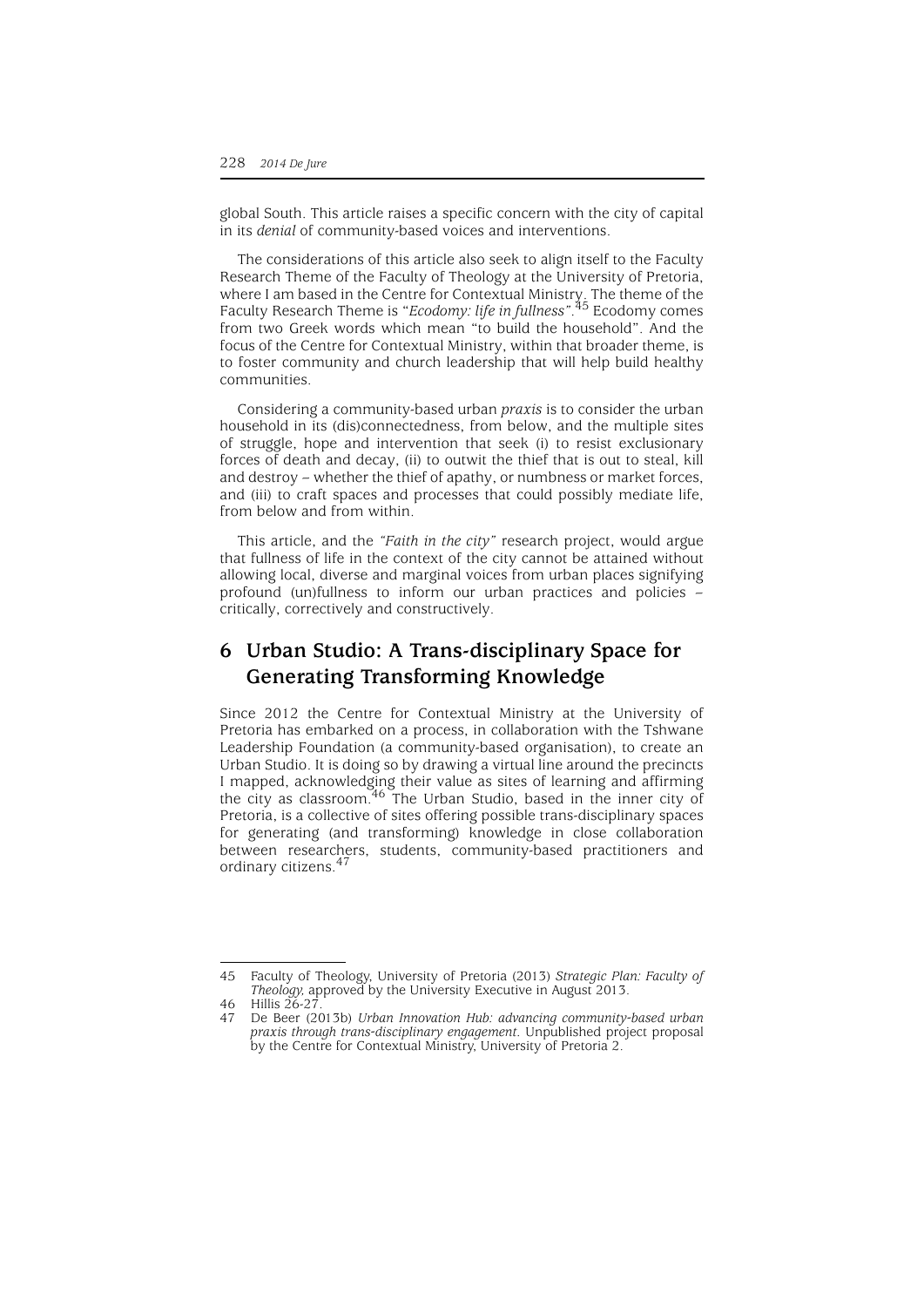

# **Fig 2: Urban Studio<sup>48</sup>**

[See Figure 1 above for more details about the different sites represented here].

Aligned with the Capital Cities Project, the Urban Studio is focusing on engagement with local inner city communities, affirming them as sites of learning, inviting "a range of epistemic voices",49 and "other ways of knowing", as we consider the city of capital in its relation to urban vulnerability.

Hearn<sup>50</sup> highlights the need to reconceptualise knowledge as embedded in networks of relationships, socially constructed and culturally mediated. The Urban Studio would like to learn from the networks of relationships and socially constructed knowledge from below. It would engage in concrete projects, offer diverse courses on site, and do research that is engaged with the communities represented in the Studio. As Klein<sup>51</sup> articulates it: "The core idea of transdisciplinarity is different academic disciplines working jointly with practitioners to solve a real-world problem".

In partnership with the different sites and organisations located in the Urban Studio, both the Tshwane Leadership Foundation and others, collaborations of mutuality are fostered. "Local urban communities would not merely be hosts for the different possible engagements, but would also serve as research partners, teachers, and collaborators in

<sup>48</sup> De Beer (2013b) 10.<br>49 Foth et al. 7

<sup>49</sup> Foth *et al* 7.

<sup>50</sup> Hearn 4.<br>51 Klein (2

<sup>51</sup> Klein (2001) *Transdisciplinarity: Joint Problem Solving among Science, Technology, and Society.* Synthesebücher, SPP Environment, Basel, Birkhäuser Verlag.